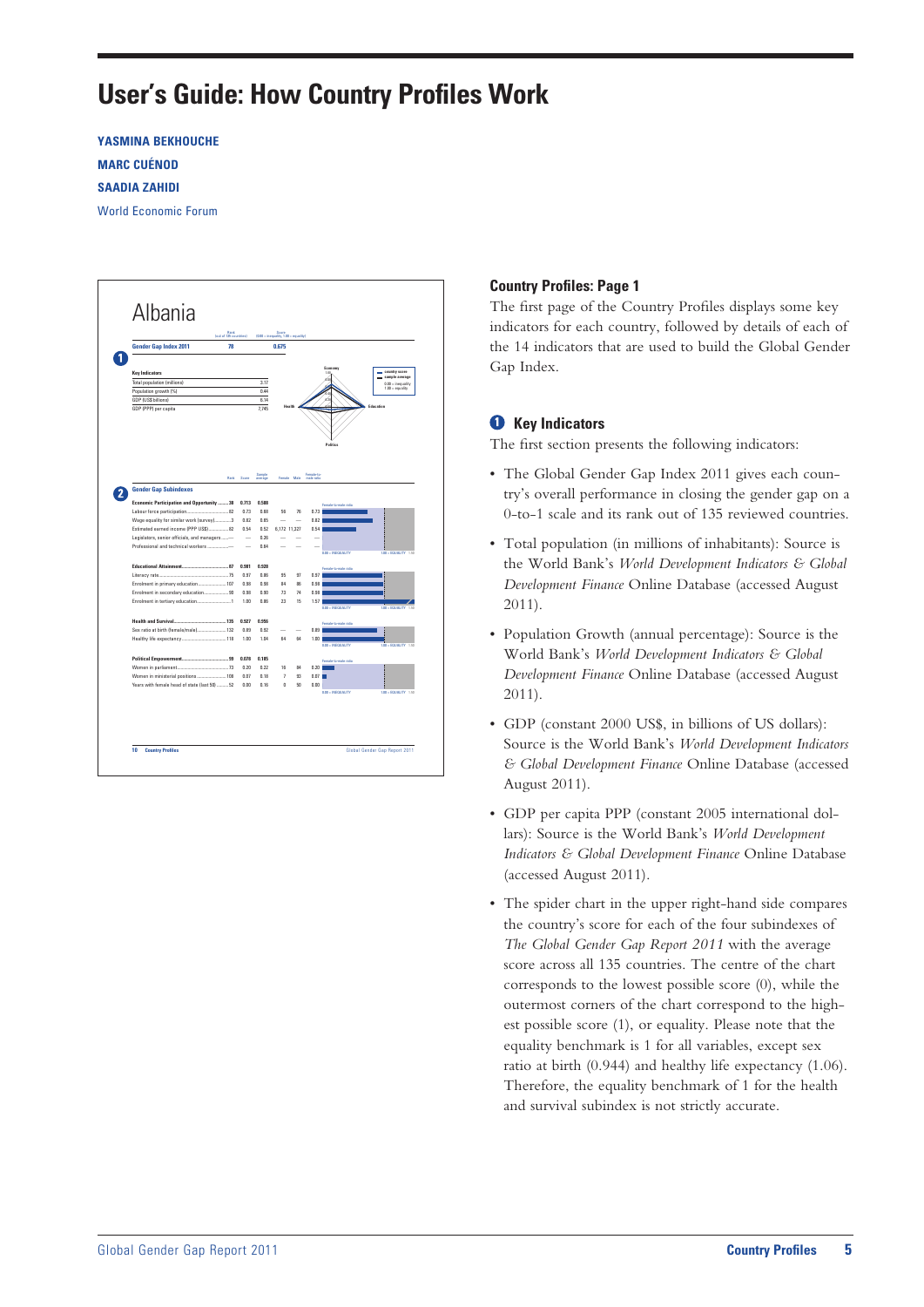# **<sup>2</sup>** Gender Gap Subindexes

This section gives an overview of each country's rankings and the scores on the four subindexes of *The Global Gender Gap Report 2011.*

- For each of the variables that enter into the Global Gender Gap Index 2011, column one in this section displays ranks, column two displays the country scores, column three displays the population-weighted sample average (135 countries), column four displays the female value, column five displays the male value and, finally, column six displays the female-to-male ratio. To calculate the Index, all ratios were truncated at the equality benchmark of 1 (for more details, please refer to chapter) and thus the highest score possible is 1 except for the sex ratio at birth (0.944) and the healthy life expectancy (1.06). In the case of countries where women surpass men on particular variables, the reader can refer to the exact female and male values as well as the female-to-male ratio to understand the magnitude of the female advantage.
- The bar charts visually display the female-to-male ratio for each of the 14 variables, allowing the reader to see clearly when the female-to-male ratio is above or below the equality benchmark. Values above 1 (the equality benchmark) favour women and values below 1 favour men. Please note that the equality benchmark is 1 for all variables except sex ratio at birth (0.944) and healthy life expectancy (1.06). Therefore, the equality benchmark of 1 in the bar charts for these two variables is not strictly accurate. Finally, in the few cases where ratio exceeds the scale of the bar chart (which ends at 1.5), the reader should refer to the number under the "female-to-male ratio" column for the actual value.
- The female and male values are displayed without decimals in order to facilitate reading. For example, the values for women in parliament or women in ministerial positions are on a scale of 0 to 100 and the value of the number of years with a female head of state is on a scale of 0 to 50. Due to rounding, data that represent less than six months are displayed as zero. The reader can refer to the female-over-male ratio in order to see the accurate picture.
- The labour force participation rate refers to the 15-to-64-year-old age bracket.
- • The estimated earned income value has been calculated using the methodology of the United Nations Development Programme (UNDP)'s *Human Development Report 2007/2008* (displayed in technical note 1, addendum, p. 361). According to the UNDP, because of lack of gender-disaggregated income data, female and male earned income figures are crudely estimated on the basis of data on the ratio of the female non-agricultural wage to the male non-agricultural

wage, the female and male percentage share of the economically active population, the total female and male population and the GDP per capita in purchase power parity (PPP) (current international \$). The wage ratios used in this calculation are based on data for the most recent year available. Please note that for the purpose of index calculations, the UNDP scales downward the female and male values to reflect the maximum values of adult literacy (99%), gross enrolment ratios (100%) and the estimated earned income (40,000) (PPP US\$).

- • For the "legislators, senior officials and managers" and the "professional and technical workers" variables, we have previously reported Major Group 1 (Totally and Economically Active Population) and Major-Sub Group 1D (Economically Active Population, by occupation and status in employment) from the ILO's ISCO (88) – International Standard Classification of Occupations. We are now continuing to use Major Group Employment and Major Sub-Group 2C (Total Employment, by occupation) (thousands) in order to remain consistent with the data obtained from the UNDP.
- • Estimates for countries that have implemented the International Standard Classification of Occupations (ISCO-88) are not strictly comparable with those for countries using the previous classification (ISCO-68).
- For estimation purposes, a value of 99% literacy rate is used for developed countries. This is because these countries no longer use the traditional measure of literacy, on which the UIS literacy data are used, which is based on the individual or household response to the question "Can you read and write" on a national census or household survey. Many countries are now undertaking "literacy assessments" in order to measure "functional levels of literacy".
- • Data updates are not made in all major international databases annually. The ministerial positions data from the IPU has not been updated this year. Labour force participation data and life expectancy data had also not been revised at the time of Index calculations in 2011.
- The abbreviation "female head of state" is used to describe an elected female head of state or head of government. Some overlap between ministers and head of states who hold a ministerial position might occur. Egypt and Tunisia's political empowerment data has been repeated from last year in order to view other changes without the added distortion of missing data or complete removal of a country from the Index.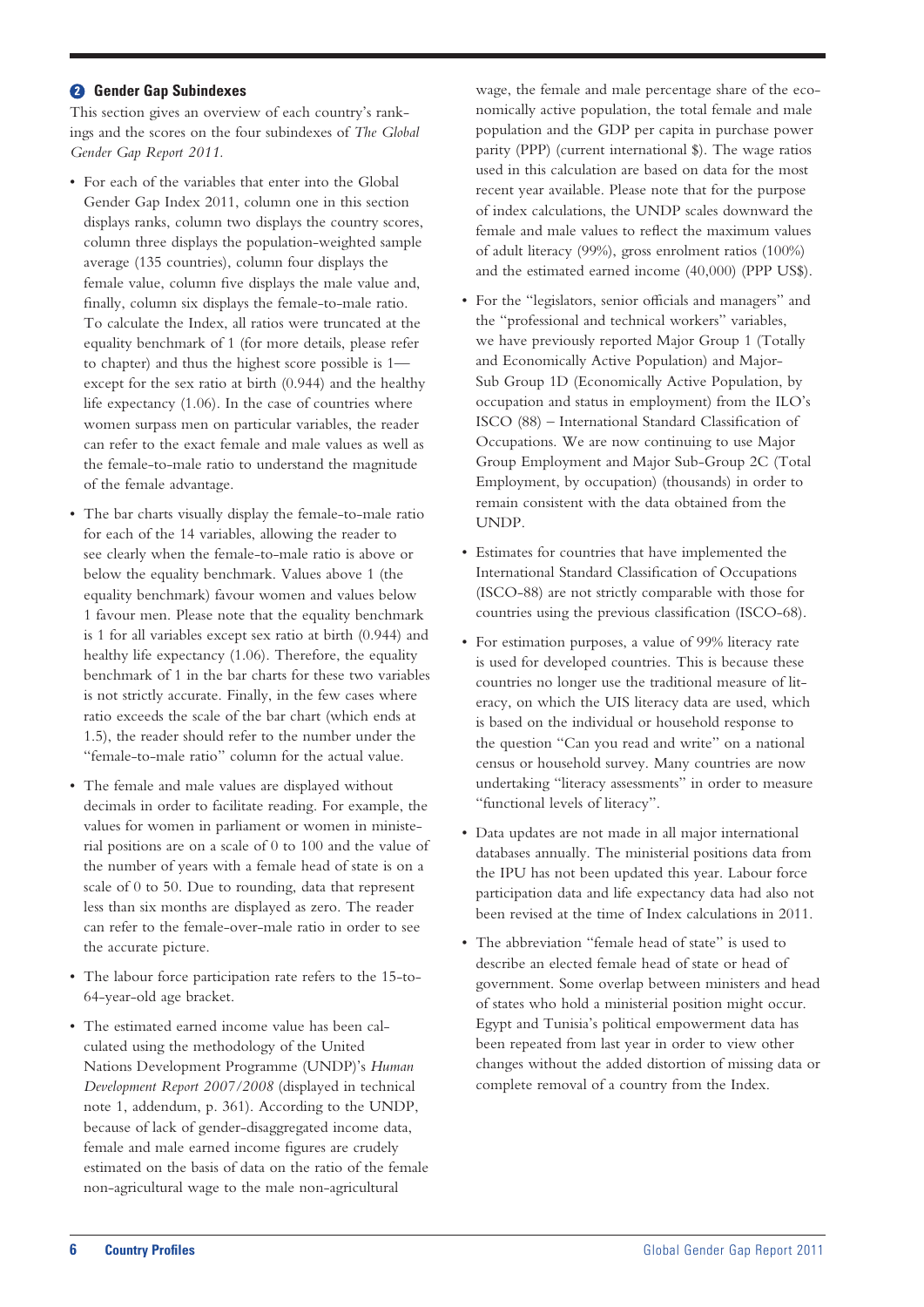|                                                                                                                                                                                                                                                                           |                 |          | <b>FCONOMIC</b> |                                                                              |           | <b>EDUCATIONAL</b>                              |               | <b>HEALTH AND</b>         |                                    | <b>POLITICAL</b> |
|---------------------------------------------------------------------------------------------------------------------------------------------------------------------------------------------------------------------------------------------------------------------------|-----------------|----------|-----------------|------------------------------------------------------------------------------|-----------|-------------------------------------------------|---------------|---------------------------|------------------------------------|------------------|
|                                                                                                                                                                                                                                                                           | OVERALL<br>Rank | Show     | <b>Dask</b>     | <b>PARTICIPATION</b><br><b>County</b>                                        | Dough     | <b>ATTAINMENT</b><br><b>Castle</b>              | <b>Double</b> | SURVIVAL<br><b>Cassin</b> | <b>EMPOWERMENT</b><br><b>David</b> | Seare            |
| Gender Gap Index 2011 (out of 135 countries)                                                                                                                                                                                                                              |                 | 78 0.675 | 38              | 0.713                                                                        | 87        | 0.981                                           | 135           | 0.927                     | 99                                 | 0.078            |
| Gender Gap Index 2010 (out of 134 countries)                                                                                                                                                                                                                              | 78              | 0.673    | 51              | 0.681                                                                        | R9        | n gas                                           | 131           | 0.937                     | 97                                 | nma              |
| Gender Gap Index 2009 (out of 134 countries)                                                                                                                                                                                                                              | 91              | 0.660    | 63              | 0.653                                                                        | 73        | 0.991                                           | 122           | 0.955                     | 125                                | 0.041            |
| Gender Gap Index 2008 (out of 130 countries)                                                                                                                                                                                                                              | Ŕ7              | 0.658    | Ŕ2              | 0.649                                                                        | <b>GR</b> | 0.991                                           | 118           | 0.955                     | 119                                | 0.041            |
| Gender Gap Index 2007 (out of 128 countries)                                                                                                                                                                                                                              | 66              | 0.668    | 36              | 0.689                                                                        | 48        | 0.992                                           | 116           | 0.955                     | 117                                | 0.038            |
| Gender Gap Index 2006 (out of 115 countries)                                                                                                                                                                                                                              | Ŕ1              | 0.661    | <b>SR</b>       | 0.661                                                                        | 5Ŕ        | 0.989                                           | 110           | 0.955                     | 105                                | n rea            |
| <b>Evolution 2006-2011</b>                                                                                                                                                                                                                                                |                 |          |                 |                                                                              |           |                                                 |               |                           |                                    |                  |
| 10<br>-- <del>8----8----</del><br>0.8                                                                                                                                                                                                                                     |                 |          |                 | - Economic Participation and Opportunity<br>Educational Attainment           |           |                                                 |               |                           |                                    |                  |
| 0.R                                                                                                                                                                                                                                                                       |                 |          |                 | - O - Health and Survival                                                    |           |                                                 |               |                           |                                    |                  |
| 04                                                                                                                                                                                                                                                                        |                 |          |                 | - O - Political Empowerment                                                  |           |                                                 |               |                           |                                    |                  |
| n2                                                                                                                                                                                                                                                                        |                 |          |                 |                                                                              |           |                                                 |               |                           |                                    |                  |
| -0---------<br>ò<br>$- - - -$<br>n n                                                                                                                                                                                                                                      |                 |          |                 |                                                                              |           |                                                 |               |                           |                                    |                  |
| 2005<br>2008<br>2007<br>2009<br>2010                                                                                                                                                                                                                                      | 2011            |          |                 |                                                                              |           |                                                 |               |                           |                                    |                  |
| Female adult unemployment rate (% of female labour force) 28<br>Male adult unemployment rate (% of male labour force)  19<br>Women in non-agricultural paid labour<br>(% of total labour force)<br>$-33$<br>Firms with female participation in ownership (% of firms)  11 |                 |          |                 | Existence of legislation punishing acts                                      |           | <b>Social Institutions and Political Rights</b> |               |                           |                                    |                  |
| Ability of women to rise to positions of<br>5.67                                                                                                                                                                                                                          |                 |          |                 | Existence of legislation prohibiting<br><b>Childcare Ecosystem</b>           |           |                                                 |               |                           |                                    |                  |
| <b>Education</b>                                                                                                                                                                                                                                                          |                 |          |                 | prior to birth and for 150 days after birth, and 50% for the rest of         |           |                                                 |               |                           |                                    |                  |
|                                                                                                                                                                                                                                                                           |                 |          |                 | the leave period                                                             |           |                                                 |               |                           |                                    |                  |
|                                                                                                                                                                                                                                                                           |                 |          |                 | Provider of maternity coverage  Social insurance system                      |           |                                                 |               |                           |                                    |                  |
| Female school life expectancy, primary to secondary (years)10                                                                                                                                                                                                             |                 |          |                 |                                                                              |           |                                                 |               |                           |                                    |                  |
| Male school life expectancy, primary to secondary (years) 10                                                                                                                                                                                                              |                 |          |                 |                                                                              |           |                                                 |               |                           |                                    |                  |
| <b>Marriage and Childbearing</b>                                                                                                                                                                                                                                          |                 |          |                 | private day care centres with allowance                                      |           |                                                 |               |                           |                                    |                  |
|                                                                                                                                                                                                                                                                           |                 |          |                 |                                                                              |           |                                                 |               |                           |                                    |                  |
|                                                                                                                                                                                                                                                                           |                 |          |                 |                                                                              |           |                                                 |               |                           |                                    |                  |
| Fertility rate (births per woman)<br>Adolescent fertility rate (births per 1,000 women, aged 15-19)17                                                                                                                                                                     |                 |          |                 |                                                                              |           |                                                 |               |                           |                                    |                  |
|                                                                                                                                                                                                                                                                           |                 |          |                 |                                                                              |           |                                                 |               |                           |                                    |                  |
|                                                                                                                                                                                                                                                                           |                 |          |                 |                                                                              |           |                                                 |               |                           |                                    |                  |
| Maternal mortality ratio (per 100,000 live births) <sup>4</sup> 31 [19-50]                                                                                                                                                                                                |                 |          |                 |                                                                              |           |                                                 |               |                           |                                    |                  |
|                                                                                                                                                                                                                                                                           |                 |          |                 |                                                                              |           |                                                 |               |                           |                                    |                  |
|                                                                                                                                                                                                                                                                           |                 |          |                 |                                                                              |           |                                                 |               |                           |                                    |                  |
|                                                                                                                                                                                                                                                                           |                 |          |                 | 1 Survey data, responses on a 1-to-7 scale (1 = worst score, 7 = best score) |           |                                                 |               |                           |                                    |                  |

# **Country Profiles: Page 2**

# **Evolution 2006–2011**

The first section of the second page of the Country Profiles presents the evolution of the overall performance of countries in the Global Gender Gap Index from 2006 to 2011 (or a shorter period if a country was included after 2006) and in the four subindexes (economic participation and opportunity, educational attainment, health and survival and political empowerment), measured by changes in rank and score (on a 0-to-1 scale).

## Evolution of Scores 2006–2011

The second section of this page provides a graph depicting the evolution of countries' performance across the overall Gender Gap Index and the four subindexes (on a 0-to-1 scale).

# **<sup><b>a**</sup> Additional Data

The last section compiles a selection of internationally available data that provide a more comprehensive overview of a country's gender gap, and includes social and policy indicators. These data were not used to calculate the Global Gender Gap Index 2011. The indicators in this section are displayed in five broad categories: Economic Empowerment, Education, Marriage and Childbearing, Social Institutions and Political Rights and Childcare Ecosystem.

## Economic Empowerment

- Female and male adult unemployment rates (% of female labour force and male labour force, respectively): Source is the World Bank's *World dataBank, World Development Indicators,* online database, 2009 or latest available data (accessed May 2011).
- • Women in non-agricultural paid labour (% of total labour force): Source is the United Nations, Department of Economic and Social Affairs, UN Statistics division, *Millennium Development Goals Indicators,* 2008 or latest available data and the World Bank's *World databank, World Development Indicators,* online database, 2009 or latest available data (accessed May 2011).
- • Inheritance practices in favour of male heirs: Source is the OECD's *Gender, Institutions and Development Database 2009* (GID-DB) (accessed May 2011). The numbers are on a 0-to-1 scale, where 1 is the worst possible score and 0 the best possible score.
- Firms with female participation in ownership (% of firms): Source is the World Bank's *World dataBank, World Development Indicators,* online database, 2010 or latest available data (accessed May 2011).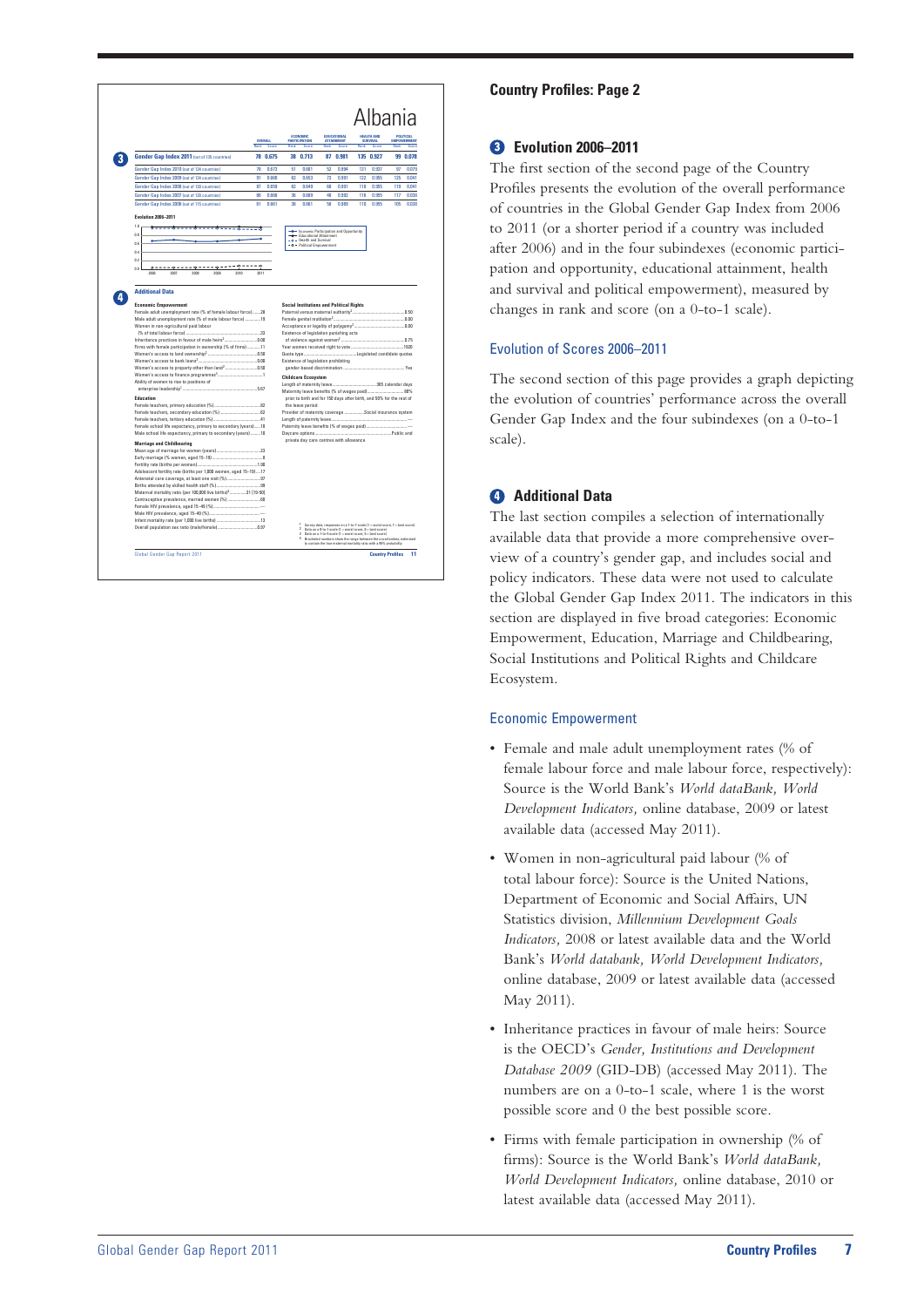- • Women's access to land ownership, Women's access to bank loan, Women's access to property other than land: Source of all these variables is the OECD's *Gender, Institutions and Development Database 2009* (GID-DB) (accessed May 2011). The numbers are on a 0-to-1 scale, where 1 is the worst possible score and 0 the best possible score.
- • Women's access to finance programmes: Source is the Economist Intelligence Unit, the *Women's Economic Opportunity Index* (accessed July 2011). It assesses three types of programmes: (1) initiatives to provide financial accounts to women (for example, current accounts, savings accounts and deposit accounts); (2) outreach efforts aimed at improving women entrepreneurs' access to credit/loans/lines of credit, etc.; and (3) provision of financial literacy and/or risk-management programmes to women. The scoring for this indicator is as follows:1  $=$  None of the three programmes are available;  $2 =$ Only one of the three programmes is available, but it is limited in scope (less than 20% of women in the formal sector have access);  $3 = Two$  of the three programmes are available, but they are modest in scope (about 50% of women in the formal sector have access)/or only one of the three programmes is available, but it is reasonably broad in scope (about 70% of women in the formal sector have access);  $4 = Two$  of the three programmes are available, and they are reasonably broad in scope (about 70% of women in the formal sector have access)/ or women's access to financial services is already very broad, so these programmes are largely unnecessary; 5 = All three programmes are available, they are comprehensive in scope/ or women's access to financial services is already widespread, so these programmes are unnecessary. The numbers are on a 1-to-5 scale, where 1 is the worst possible score and 5 the best possible score.
- Ability of women to rise to enterprise leadership: Source is the World Economic Forum's Executive Opinion Survey 2011. Survey question is as follows: "In your country, do businesses provide women the same opportunities as men to rise to positions of leadership?  $(1 = no$ , women are unable to rise to positions of leadership;  $7 = yes$ , women are often in management positions)".

## Education

- Female teachers in primary education (percentage), female teachers in secondary education (percentage) and female teachers in tertiary education (percentage): Source of all these variables is the UNESCO Institute for Statistics *Education Statistics* online database, 2010 or latest available data (accessed May 2011).
- • Female school life expectancy, primary to secondary (years) and male school life expectancy, primary

to secondary (years): Source of these two variables is the UNESCO Institute of Statistic's *Education Statistics* online database, 2010 or latest available data (accessed August 2011).

#### Marriage and Childbearing

- • Mean age of marriage for women (years): Source is the United Nations, Department of Economic and Social Affairs, UN Statistics Division, *Statistics and Indicators on Women and Men* 2010 (accessed May 2011).
- Early marriage (% women aged 15–19): Source is the OECD's *Gender, Institutions and Development Database 2009* (GID-DB) (accessed May 2011). Share of girls between 15 and 19 years of age who are currently married, divorced or widowed (accessed May 2011).
- • Fertility rate (births per woman): Source is the World Health Organization's *Global Health Observatory, World Health Statistics, Demographic and Socioeconomic Statistics, 2009* (accessed May 2011).
- Adolescent fertility rate (births per 1,000 women aged15–19): Source is the World Health Organization, *Global Health Observatory, Health-related Millennium Development Goals, Maternal health,* 2008 or latest available data (accessed May 2011).
- Antenatal care coverage at least one visit  $(\%)$ : Source is the World Health Organization, *Global Health Observatory, Health-related Millennium Development Goals, Maternal health,* 2010 or latest available data (accessed May 2011).
- Births attended by skilled health staff (percentage): Source is the World Health Organization, *Global Health Observatory, Health-related Millennium Development Goals, Maternal health,* 2010 or latest available data (accessed May 2011).
- Maternal mortality ratio (per 100,000 live births): Source is the World Health Organization, *Global Health Observatory, Health-related Millennium Development Goals, MDG 5: Maternal health* (accessed May 2011)
- • Contraceptive prevalence of married women (percentage, any method): Source is the United Nations, Department of Economic and Social Affairs, Statistics Division, *Statistics and Indicators on Women and Men,* 2008 or latest available data (accessed May 2011).
- Female HIV prevalence, aged 15–49 (%) and male HIV prevalence, aged 15–49 (%): Source is UNAIDS, Unpublished table based on *2010 UNAIDS Report on the Global AIDS Epidemic* (provided by the UNAIDS in September 2011).
- Infant mortality rate (per 1,000 live births): Source is the World Health Organization, *Global Health*